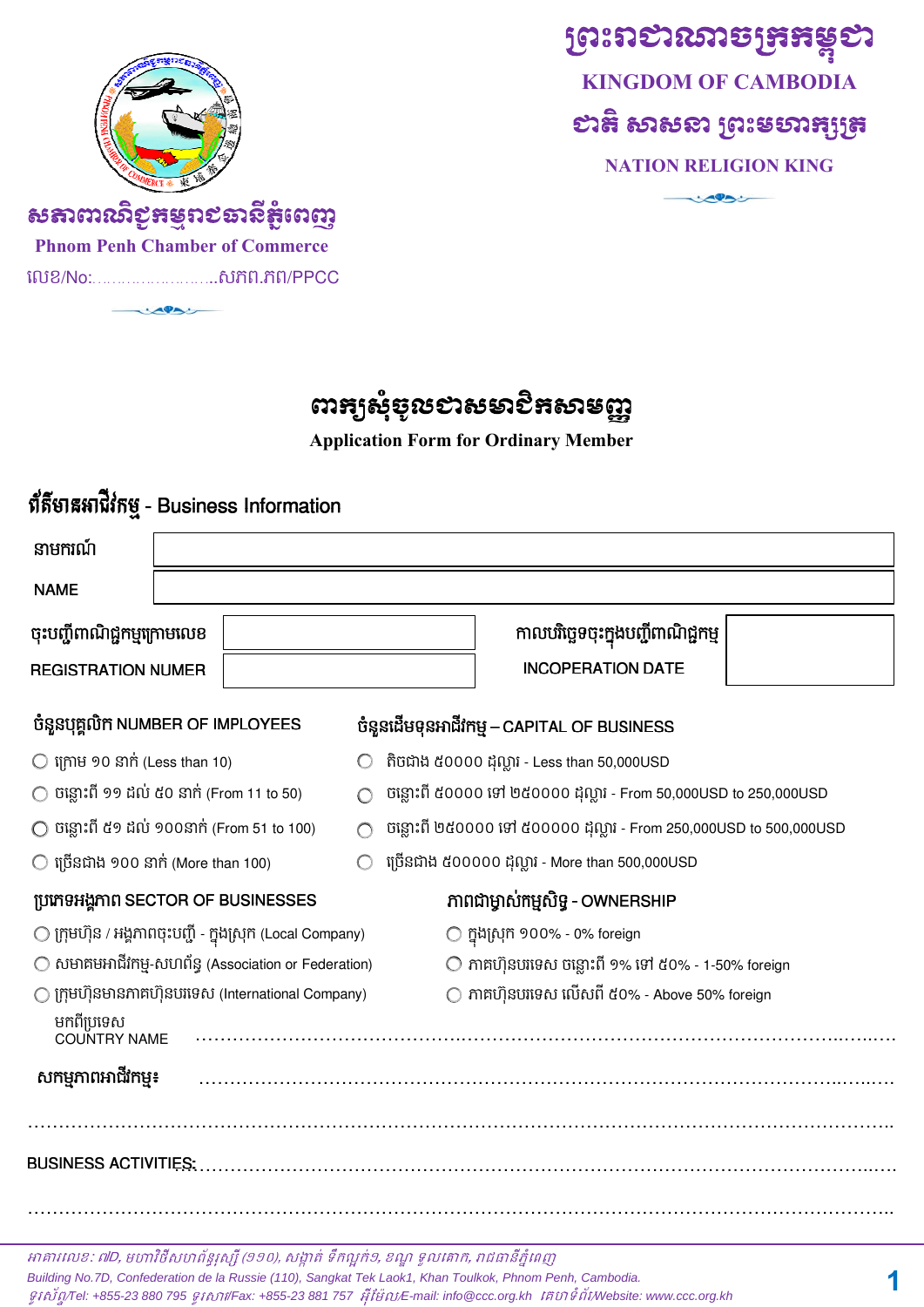| អាជីវកម្មលោកអ្នកស្ថិតក្នុងវិស័យ – SECTOR OF BUSINESSES                                                                     |                                                                      |                          |                                                  |                        |                                                                   |  |  |
|----------------------------------------------------------------------------------------------------------------------------|----------------------------------------------------------------------|--------------------------|--------------------------------------------------|------------------------|-------------------------------------------------------------------|--|--|
|                                                                                                                            | ពាណិជ្ជកម្ម<br>Commercial                                            | ឧស្សាហកម្ម<br>Industrial |                                                  | កសិកម្ម<br>Agriculture | សេវាកម្ម<br>Services                                              |  |  |
|                                                                                                                            | សូមបញ្ជាក់លំអិតពីប្រភេទអាជីវកម្ម – PLEASE SPECIFY TYPE OF BUSINESSES |                          |                                                  |                        |                                                                   |  |  |
|                                                                                                                            | រថយន្ត និងយានជំនិះផ្សេង<br>Automotive and Vehicles                   |                          | ការកំសាន្ត និងសិល្បៈ<br>Entertainment and Art    |                        | ភោជនីដ្ឋាន-បារ និងការាអូខេ<br>Restaurant - Bar and KTV            |  |  |
|                                                                                                                            | គណនេយ្យ និងហិរញ្ញវត្ថ<br>Accounting and Finance                      |                          | ម្ហូបអាហារ និង ភេសជ្ជៈ<br>Food and Beverages     |                        | ការដឹកជញ្ជូន<br>Shipping and Transportation                       |  |  |
|                                                                                                                            | កសិកម្ម និងសិប្បកម្ម<br><b>Agricultural and Crafts</b>               |                          | សុខាភិបាល និងវេជ្ជសាស្ត្រ<br>Health and Medicine |                        | ហាង និង ផ្សារលក់ដូរ<br>Shopping and Market                        |  |  |
|                                                                                                                            | ធនាគា និងមីក្រូហិរញ្ញវត្ថុ<br>Banking and Micro Finance              |                          | សំភារៈបរិក្ខារ<br>Home and Household             |                        | កុំព្យូទ័រ និងអេឡិចត្រូនិច<br>Computer and Electronic             |  |  |
|                                                                                                                            | ជំនួញ និងវិនិយោគ<br><b>Business and Invesment</b>                    |                          | ឧស្សហកម្ម និងរោងចក្រ<br>Industry and Factory     |                        | ពាណិជ្ជកម្ម និង អាហរ័ណ និហរ័ណ<br>Trading and Import-Export        |  |  |
|                                                                                                                            | សំណង់ និងអ្នកសាងសង់<br>Construction and Contractors                  |                          | ប្រព័ន្ធផ្សព្វផ្សាយ<br>Advertising               |                        | សណ្ឋាគារ និងទេសចរណ៍<br>Hotel and Tourism                          |  |  |
|                                                                                                                            | ការអប់រំ និងបណ្តុះបណ្តាល<br>Education and Training                   |                          | ថែរក្សាសម្ផស្ស<br><b>Beauty Care</b>             |                        | សម្ភារៈការិយាល័យ និងសៀវភៅ<br>Stationery and Books-<br>accessories |  |  |
|                                                                                                                            | ជំនាញ និងសេវាកម្ម<br><b>Professional and Service</b>                 |                          | អចលនទ្រព្យ<br><b>Real Estate</b>                 |                        | ធនធានមនុស្ស<br><b>Main Power</b>                                  |  |  |
|                                                                                                                            | ស្ថាប័ត្យកម្ម និងតុបតែង<br>Architecture and Décor                    |                          | ប្រឹក្សា និងសវនកម្ម<br>Consultancy and Audit     |                        | ច្បាប់<br>Legal                                                   |  |  |
|                                                                                                                            | ផ្សេងៗ (សូមបញ្ចាក់)                                                  |                          |                                                  |                        |                                                                   |  |  |
|                                                                                                                            |                                                                      |                          |                                                  |                        |                                                                   |  |  |
| សូមរាយនាមឈ្មោះក្រុមហ៊ុនទាំងអស់់របស់់លោកអ្នក - PLEASE LIST DOWN ALL OF COMPANIES UNDER YOUR GROUP.                          |                                                                      |                          |                                                  |                        |                                                                   |  |  |
|                                                                                                                            |                                                                      |                          |                                                  |                        |                                                                   |  |  |
|                                                                                                                            |                                                                      |                          |                                                  |                        |                                                                   |  |  |
| សូមវៀបរាប់ពីគោលបំណងដែលលោកអ្នកចង់បានពីសភាពាណិជ្ជកម្ម - PLEASE WRITE DOWN YOUR PURPOSE YOU WANT FROM CHAMBER OF<br>COMMERCE. |                                                                      |                          |                                                  |                        |                                                                   |  |  |
|                                                                                                                            |                                                                      |                          |                                                  |                        |                                                                   |  |  |
|                                                                                                                            |                                                                      |                          |                                                  |                        |                                                                   |  |  |
| សូមរៀបរាប់ពិដៃគូអាជីវកម្មដែរអ្នកចង់សហការណ៍ - PLEASE WRITE DOUWN YOUR BUSINESS PARTNER.                                     |                                                                      |                          |                                                  |                        |                                                                   |  |  |
|                                                                                                                            |                                                                      |                          |                                                  |                        |                                                                   |  |  |
|                                                                                                                            |                                                                      |                          |                                                  |                        |                                                                   |  |  |
|                                                                                                                            |                                                                      |                          |                                                  |                        |                                                                   |  |  |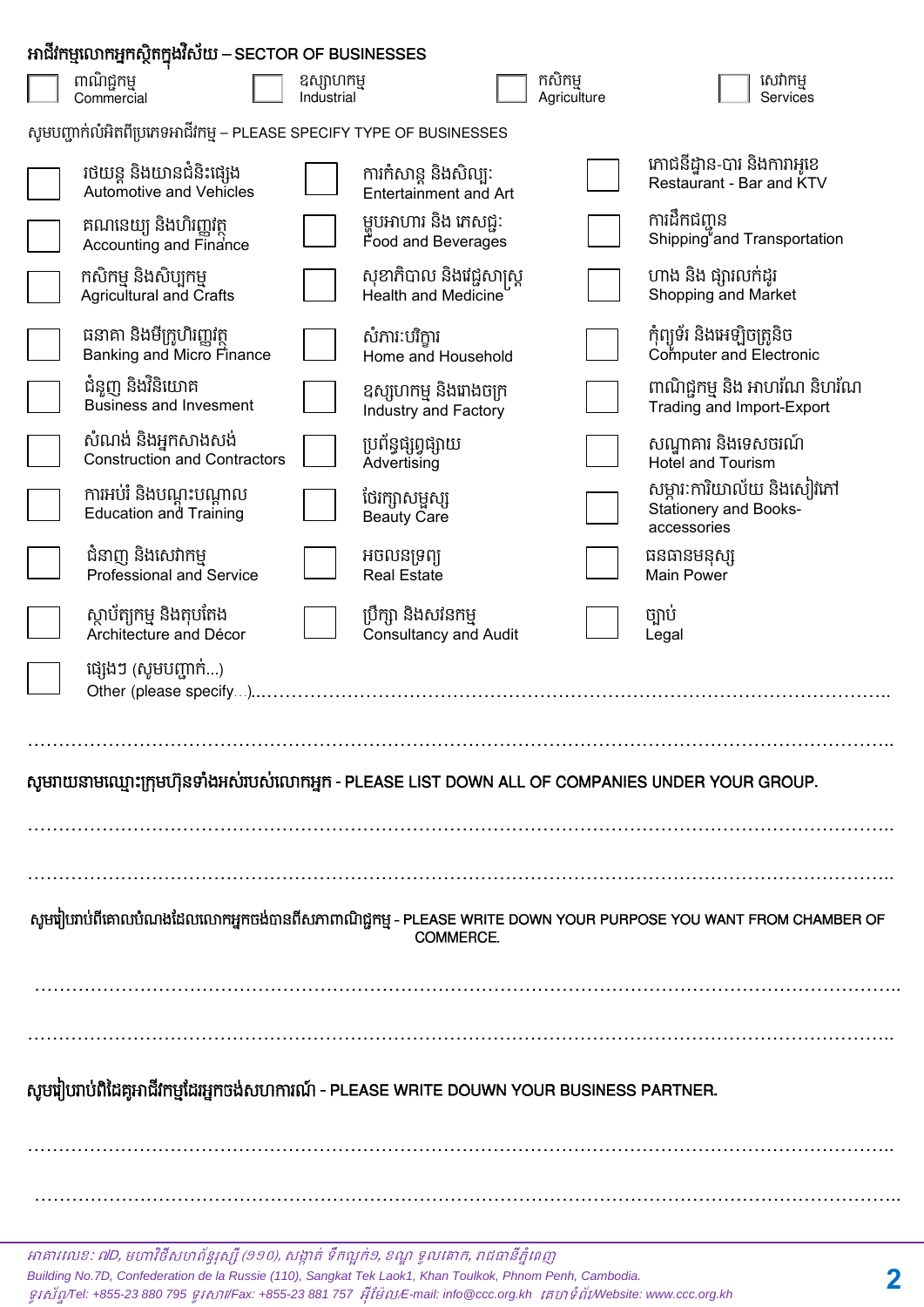| តើអាជីវកម្មរបស់អ្នកមានតម្រូវការបាកូដដែរឬទេ?<br>DOES YOUR COMPANY REQUIRE BARCODE REGISTRATION?                                                                                                           | ពេលក្រោយ<br>មាន<br>គ្មាន<br>No<br>Yes<br>Latter                                                                      |  |  |  |  |  |  |
|----------------------------------------------------------------------------------------------------------------------------------------------------------------------------------------------------------|----------------------------------------------------------------------------------------------------------------------|--|--|--|--|--|--|
| ឈ្មោះ ឬប្រភេទផលិតផល – NAME OR TYPE OF PRODUCTS                                                                                                                                                           |                                                                                                                      |  |  |  |  |  |  |
| ម៉ាកផលិតផល – BRAND NAMES                                                                                                                                                                                 |                                                                                                                      |  |  |  |  |  |  |
| ប្រសិនបើលោកអ្នកមានតម្រូវការបារកូដ តើអ្នកបានចុះបារកូដហើយឬនៅ? – IF YOU NEED BARCODE DO YOU REGISTER IT YET?                                                                                                |                                                                                                                      |  |  |  |  |  |  |
| បានចុះហើយ<br><b>YFS</b>                                                                                                                                                                                  | មិនទាន់<br>NO                                                                                                        |  |  |  |  |  |  |
| តើលោកអ្នកមានបំណងចូលរួមក្រុមការងារដើម្បីកិច្ចពិភាក្សាផ្សេងៗ ក្រោមយន្តការនៃវេទិការាជរដ្ឋាភិបាល-ផ្នែកឯកជន ដែរឬទេ?                                                                                           |                                                                                                                      |  |  |  |  |  |  |
| DOES YOUR COMPANY INTEND TO PATICIPATE IN GOVERNMENT-PRIVATE SECTOR FORUM?                                                                                                                               | មាន<br>គ្មាន<br>No<br>ពេលក្រោយ<br>Yes                                                                                |  |  |  |  |  |  |
| បើអ្នកមានបំណងចង់ចូលរួម តើក្រុមការងារតាមវិស័យណាមួយដែលអ្នកចូលរួម? <i>(អាចជ្រើសរើសបានច្រើនជាងមួយ)</i>                                                                                                       | atter                                                                                                                |  |  |  |  |  |  |
| PLEASE INDICATE WORKING GROUP YOU PREFER TO PATICIPATE (YOU CAN SELECT MORE THAN ONE)                                                                                                                    |                                                                                                                      |  |  |  |  |  |  |
| វៅទិការាជរដ្ធាភិបាល-ផ្នែកឯកជន Government-Private Sector Forum (G-PFS)                                                                                                                                    |                                                                                                                      |  |  |  |  |  |  |
| ក្រុមកាងារ – Working Group on                                                                                                                                                                            |                                                                                                                      |  |  |  |  |  |  |
| កសិកម្ម និងកសិ-ឧស្សាហកម្ម ឬក្រុម "ក" – Agriculture and Agro-Industry, WG "A"                                                                                                                             |                                                                                                                      |  |  |  |  |  |  |
| ទេសចរណ៍ ប្បក្កម "ខ" - Tourism, WG "B"                                                                                                                                                                    |                                                                                                                      |  |  |  |  |  |  |
| កម្មន្តសាល សហគ្រាសធុនតូច និងមធ្យម និងសេវា ឬក្រុម "គ"- Manufacturing, SMEs & Relate Service, WG "C"<br>នីតិកម្ម ពន្ធដារ និងអភិបាលកិច្ចប្បក្កម "ឃ $^{\prime}$ – Law, Tax and Governance, WG "D $^{\prime}$ |                                                                                                                      |  |  |  |  |  |  |
| សេវាធនាគារ និងសេវាហិរញ្ញវត្ថុ ឬក្រុម "ង" - Banking and Financial Services, WG "E"                                                                                                                        |                                                                                                                      |  |  |  |  |  |  |
| ហេដ្ឋារចនាសម្ព័ន្ធ និងដឹកជញ្ជូន ឬក្រុម "ច $^{\circ}$ – Infrastructure and Transport, WG "F $^{\circ}$                                                                                                    |                                                                                                                      |  |  |  |  |  |  |
| កែច្នៃសម្រាប់ការនាំចេញ និងកិច្ចសម្រួលពាណិជ្ជកម្ម បុក្រុម "ឆ"– Export Processing and Facilitation, WG "G"                                                                                                 |                                                                                                                      |  |  |  |  |  |  |
| ទំនាក់ទំនងវិជ្ជាជីវៈ ប្បុក្កម "ជិ $^{\prime}$ - Industrial Relations, WG "H $^{\prime}$                                                                                                                  |                                                                                                                      |  |  |  |  |  |  |
| ស្រូវ-អង្គរ ប្យក្រុម "ឈ - Paddy and Rice, WG "I"                                                                                                                                                         |                                                                                                                      |  |  |  |  |  |  |
| ធនធានរ៉ៃ និងថាមពល ឬក្រុម "ញ" - Mine and Energy, WG "J"                                                                                                                                                   |                                                                                                                      |  |  |  |  |  |  |
| អប់រំ ឬក្រុម "ដំ" – Education Sector, WG "K"                                                                                                                                                             |                                                                                                                      |  |  |  |  |  |  |
| សុខាភិបាល ប្បក្កម "ឋ" – Health Sector, WG "L"                                                                                                                                                            |                                                                                                                      |  |  |  |  |  |  |
| សំណង់ និងអចលនទ្រព្យ ប្យក្រុម "ឌ″ – Construction and Real Estate, WG "M″                                                                                                                                  |                                                                                                                      |  |  |  |  |  |  |
| យន្តការជាដៃគូគយ-ផ្នែកឯកជន – Customers-Private Sector Partnership Mechanism (C-PPM)                                                                                                                       |                                                                                                                      |  |  |  |  |  |  |
| ក្រុមកាងារបច្ចេកទេស – Technical working Group on<br>គយ-ឧស្សាហកម្មបម្រើរការនាំចេញវិស័យកាត់ដេរ ឬក្រុមទី "១″– Customs-Garment Export Processing                                                             |                                                                                                                      |  |  |  |  |  |  |
|                                                                                                                                                                                                          |                                                                                                                      |  |  |  |  |  |  |
| គយ-ឧស្សាហកម្មបម្រើការនាំចេញមិនមែនកាត់ដេរ ឬក្រុមទី "២" - Customs-None Garment Export Processing                                                                                                           |                                                                                                                      |  |  |  |  |  |  |
| គយ-ធុរកិច្ចបម្រើទិផ្សារក្នុងស្រុក ឬក្រុមទី "៣"– Customs Trading For Local Consumption                                                                                                                    |                                                                                                                      |  |  |  |  |  |  |
|                                                                                                                                                                                                          | យន្តការជាដៃគូនាយកដ្ឋានពន្ធដារ-ផ្នែកឯកជន - General Department-Taxation-Private Sector Partnership Mechanism (GDT-PPM) |  |  |  |  |  |  |
| ក្រុមកាងារបច្ចេកទេស – Technical working Group on                                                                                                                                                         |                                                                                                                      |  |  |  |  |  |  |
| ពន្ធដារ-ឧស្សាហកម្មកាត់ដេរ ឬក្រុមទី `9″ - Tax-Garment Industry Sector                                                                                                                                     |                                                                                                                      |  |  |  |  |  |  |
| ពន្ធដារ-ហិរញ្ញវត្ថុ ធនាគារ ឬក្រុមទី "២" – Tax-Financial and Banking Sector                                                                                                                               |                                                                                                                      |  |  |  |  |  |  |
| ពន្ធដារ-ស្រូវ អង្ក និងសហគ្រិនវ័យក្មេង ឬក្រុមទី «៣» – Tax-Paddy, Rice and Young Entrepreneur Sector                                                                                                       |                                                                                                                      |  |  |  |  |  |  |
| ពន្ធដារ-វិស័យផ្សេងទៀត ឬក្រុមទី «៤» – Tax-other Sector                                                                                                                                                    |                                                                                                                      |  |  |  |  |  |  |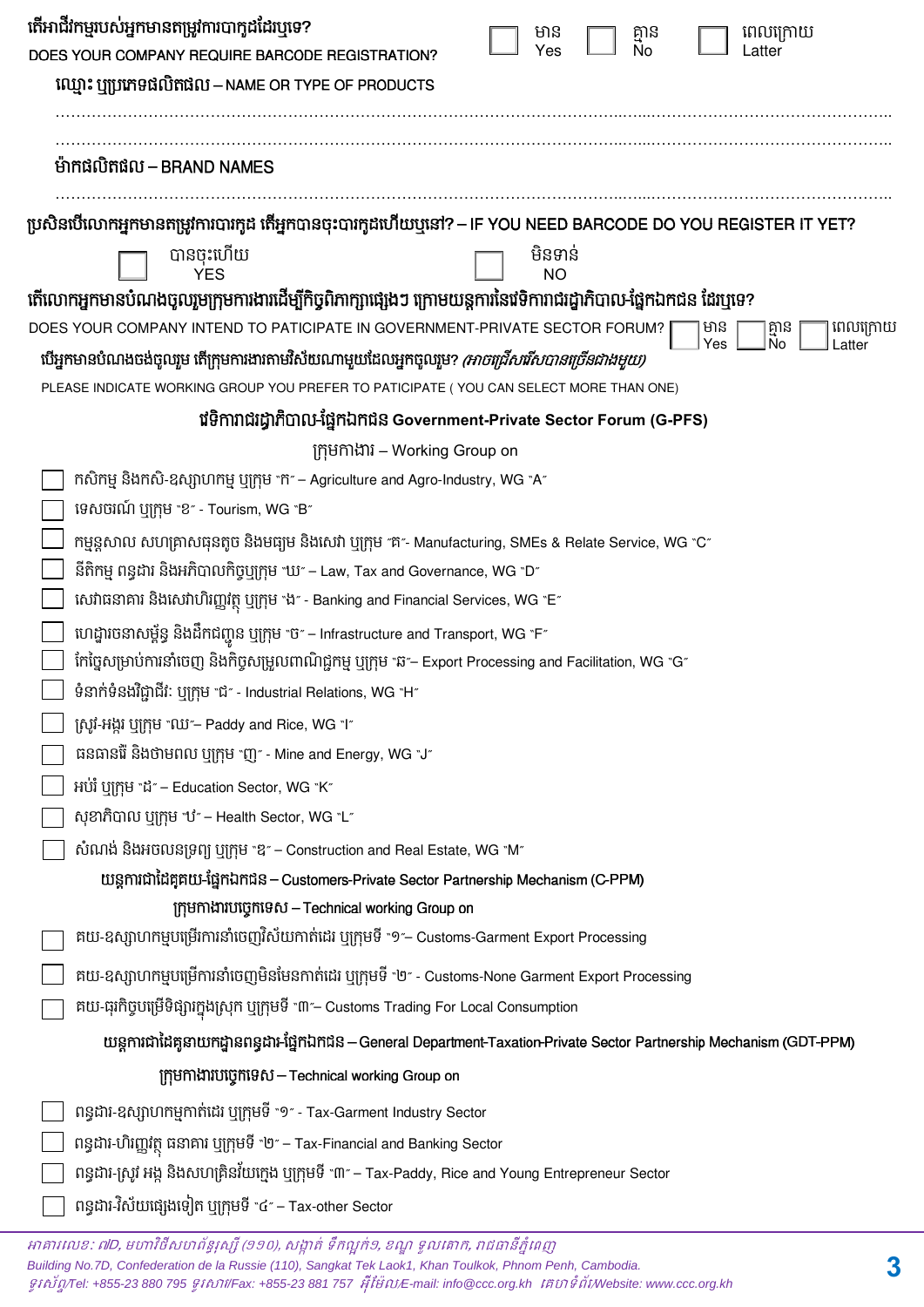# **– Contact Information**

| ទំនាក់ទំនងក្រុមហ៊ុន – Company Information                                                             |                                                                                                                                                       |  |  |
|-------------------------------------------------------------------------------------------------------|-------------------------------------------------------------------------------------------------------------------------------------------------------|--|--|
| ទូរស័ព្ទ<br>Tel                                                                                       | ឡូសោរ                                                                                                                                                 |  |  |
| អ៊ីម៉ែល<br>គេហទំព័រ<br>Email                                                                          | Fax                                                                                                                                                   |  |  |
| អាស័យដ្ឋាន<br><b>Address</b>                                                                          |                                                                                                                                                       |  |  |
| ព័ត៌មានទំនាក់ទំនងរបស់ ប្រធានក្រុមហ៊ុន – OWNER INFORMATION<br>ងារ                                      |                                                                                                                                                       |  |  |
| Title                                                                                                 |                                                                                                                                                       |  |  |
| គោត្តនាម-នាមៈ                                                                                         | រភទ                                                                                                                                                   |  |  |
| <b>Full Name</b>                                                                                      | Sex                                                                                                                                                   |  |  |
| តួនាទីក្នុងក្រុមហ៊ុន                                                                                  |                                                                                                                                                       |  |  |
| Title in Company                                                                                      |                                                                                                                                                       |  |  |
| Mobile                                                                                                |                                                                                                                                                       |  |  |
|                                                                                                       |                                                                                                                                                       |  |  |
| ព័ត៌មានទំនាក់ទំនងរបស់អ្នកចុះឈ្មោះ ឬ ជំនួយការប្រធាន - Registrant or Assistant to President Information |                                                                                                                                                       |  |  |
| គោតនាម-នាមៈ                                                                                           | តួនាទីក្នុងក្រុមហ៊ុន/អង្គភាព                                                                                                                          |  |  |
| Full Name                                                                                             | Title in Campany/Organization                                                                                                                         |  |  |
| Mobile                                                                                                | Email                                                                                                                                                 |  |  |
| Telegram Number (and according to the contract of the contract of the Telegram Number                 |                                                                                                                                                       |  |  |
|                                                                                                       | តើលោកអ្នកចង់ផ្សព្វផ្សាយក្រុមហ៊ុនក្នុងបណ្តាញសង្គមសភាពាណិជ្ជកម្មដែររឺទេ? – WOULD YOU LIKE TO ADERTISE YOUR COMPANY<br>VAI CAMBODIA CHAMBER OF COMMERCE? |  |  |
|                                                                                                       | $\Box$ យល់ព្រម – Yes $\Box$ មិនយល់ព្រម – No                                                                                                           |  |  |
| សូមត្ថាប់មកបាមូយលូទ - Enclosed                                                                        |                                                                                                                                                       |  |  |
| - វិញ្ញាបនប័ត្រ ឬលិខិតចុះបញ្ជីពាណិជ្ជកម្ម - Company Registration                                      | 01 ច្បាប់/Copy                                                                                                                                        |  |  |
| - អត្តសញ្ញាណប័ណ្ណ / លិខិតឆ្លងដែន - Identity card or Passport                                          | 01 ប៊្បាប់/Copy                                                                                                                                       |  |  |
| - រូបថិត (4x6 ផ្ទាំងស) – Photo (4*6 White Background)                                                 | 03 សន្លឹក/Photos                                                                                                                                      |  |  |
| - ប័ណ្ណប៉ាតង់ - Patent                                                                                | 01 ប៊្បាប់/Copy                                                                                                                                       |  |  |
| - លក្ខន្តិកៈក្រុមហ៊ុន – Company Statute                                                               | 01 ប៊្បាប់/Copy                                                                                                                                       |  |  |
| - នាមប័ណ្ណ – Business Card                                                                            | 01 ច្បាប់/Copy                                                                                                                                        |  |  |
| បានមេទីញ និខ ឯកតាព<br><b>Reviewed and Approved By</b>                                                 | ធ្វើនៅភ្នំពេញ/Phnom Penh , ថ្ងៃទី/Date: ខ្មែ ឆ្នាំ                                                                                                    |  |  |
| ៤ច្រុលខាសមាខិតសាមញ្ញសតាពារសិខ្ទុកម្មុពខចាតិ តុំពេញ                                                    | អូតស្កើសុំ                                                                                                                                            |  |  |
| ភ្នំពេញ/Phnom Penh , ថ្ងៃទី/Date:  ខែ  ឆ្នាំ                                                          | Applicant                                                                                                                                             |  |  |
| សនាដូងមើលនេ<br><b>Administrative Department</b>                                                       |                                                                                                                                                       |  |  |